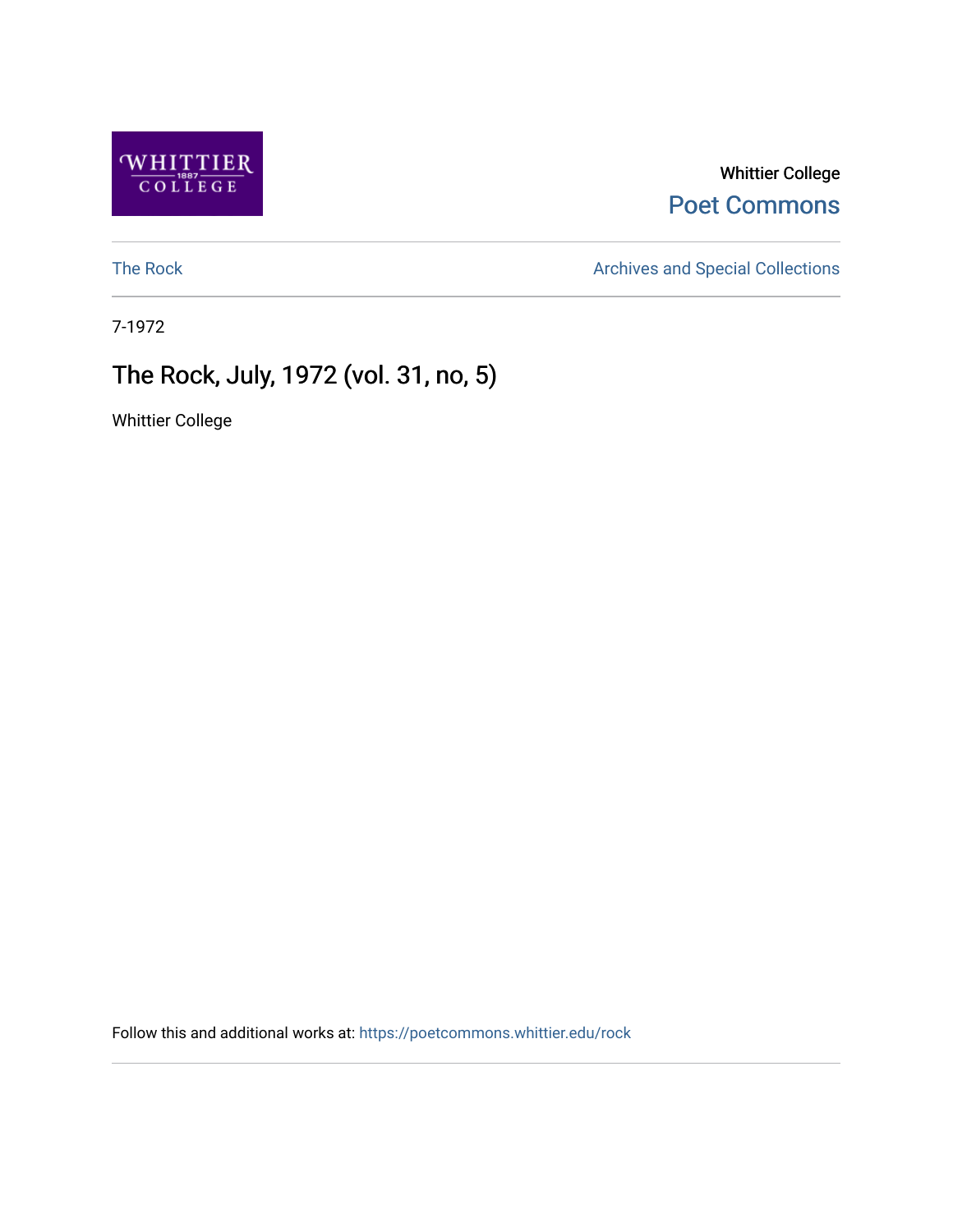

ida<br>Islam

# **WOOD AND PALMER ASSUME NEW POSTS**

The appointments of Thomas D. Wood as Provost of Whittier College and Dr. Arvin Palmer as Dean of Co-curricular Affairs have been announced by President Binder. The new positions have been created to implement College operations under a revised management model.

Wood, 44, who for the past academic year has served as Assistant to the President, will assume the duties of superintending and coordinating all operational features of the College as an executive of the President. He will be responsible for the activities of the administrators in development, academic and co-curricular affairs, and administrative services.

Palmer, 32, an assistant professor of political science at the College, has been for the past year an American Council on Education fellow in the Academic Administration Internship Program, working under President Binder in studying all aspects of college administration. As Dean of Co-curricular Affairs, Palmer will supervise the development of policies and programs related to student life, education, and outside-the-classroom activities, in an effort to correlate all segments of student life more closely with academic life. He will administer all advisement and counseling programs as well as culturally- and intellectually-oriented educational programs.

A former executive secretary of the California Elementary School Administrators Association, Wood received his bachelor's and master's degrees from Whittier and is a doctoral candidate at the University of Southern California. He taught at the East Whittier Intermediate School and served there as vice principal before becoming principal of Hillview Intermediate School in Whittier in 1956.

He has been the executive secretary of Montebello Teachers Association and has served on the faculty at Whittier College, San Francisco State College, and California State College at Long Beach. He is currently a member of the advisory panel to the Teacher Corps for the U.S. Department of Health, Education and Welfare.

Palmer, a member of the Whittier faculty since 1967, received his bachelor's and master's degrees from Arizona State University and his Ph.D. from the Claremont Graduate School. With his major area of study in Asian Comparative Politics and with special emphasis on Japan, Palmer studied and did research in Japan from 1960 to 1963. He recently published his first book, Buddhist Politics: Japan's Clean Government Party, and has written book reviews for "Annals" of the American Academy of Political and Social Science.



Alumni Association president Al Stoll presents President's Council award to Mrs. Marian Nuttall, president of the Women's Auxiliary, at the donor recognition banquet.

### **L.R.C. CAMPAIGN TOPPED BY GIFTS FROM STAUFFER AND H.E.W.**

The College's 1971-72 annual fund campaign to equip the new Learning Resources Center reached its goal of \$175,000 last month at the close of the year-long drive. The announcement was made by President Frederick M. Binder at the annual donor recognition banquet, held this year on June 22, at the Friendly Hills Country Club in Whittier.

The fund was capped during the final week of the campaign by a \$45,000 gift from Dr. John Stauffer, College trustee and president of the Stauffer Chemical Company. Just prior to the receipt of Dr. Stauffer's gift, the U.S. Department of Health, Education and Welfare had granted \$15,000 for the development of specific L.R.C. programs.

The banquet honored alumni, friends, foundations, and organizations which contributed to the fund, as well as community leaders who had worked on the year-long effort to furnish the center with a film library, desk top computers, a sound studio, a videocassette library, and an expanded closed circuit television network.

Dr. Binder gave a brief state of the College address, praising the current student body and faculty, and offering an update on the expanding building program, which includes the new Lillian A. Slade Aquatics Center currently under construction. A botanical science complex also is near completion atop the Stauffer Science Center, and plans are being finalized for the new faculty center to be built within the year.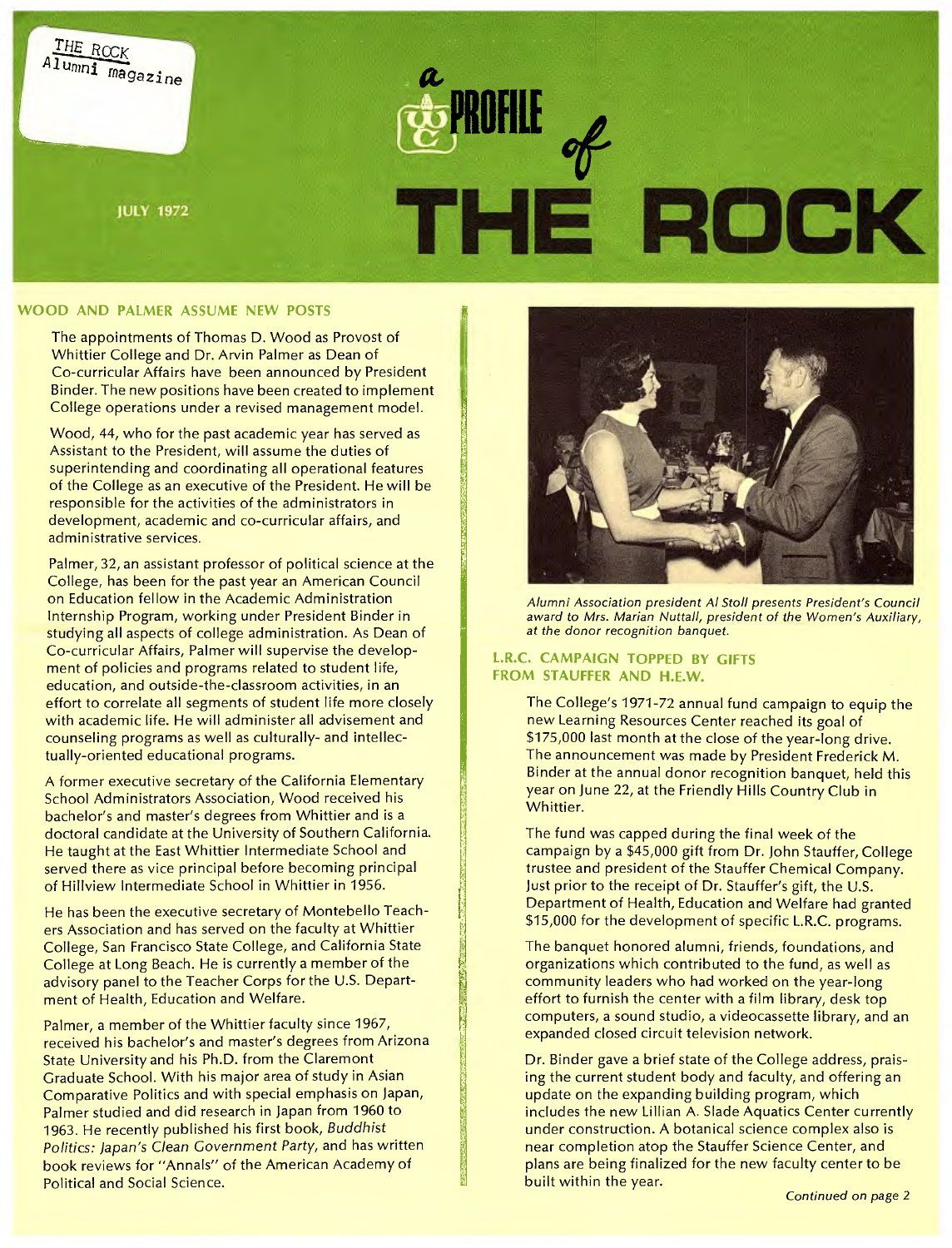Both Dr. Binder and Alumni Association president Al Stoll, who also addressed the 275 guests, called upon the group to continue its general support—particularly at a time when decreasing enrollment, from which most colleges are suffering, places great strain on the operating budget —and to "spread the word" of Whittier's achievements in higher education.

Also participating in the presentation of awards and in the rest of the evening's ceremonies were Thomas Bewley, chairman of the Board of Trustees, and John R. Price, Associates president and emcee for the evening.

The September issue of The Rock will include a recap of fund-raising activity for the fiscal year ending June 30, 1972.

#### **ALUMNI ASSOCIATION BYLAWS REVISED**

Under the direction of President Al Stoll, the board of directors of the Alumni Association has revised the Association's bylaws. The changes are part of a comprehensive program initiated by Stoll and Vice President Wayne Harvey to make the directors, and alumni in general, a more active and involved segment of the College community.

There now will be 24 board members serving three-year terms, doubling the number of three-year board members. In addition, regional board members can be elected by the directors to serve three-year terms and will be responsible for directing alumni programs in their areas. As board members these representatives will be invited to the quarterly meetings of the board, but will not be required to attend. Through such regional representation on the board, it is hoped that alumni programs can be effectively and enthusiastically carried on in many parts of the country.

Terms of office for president and vice president were changed from one year to two years. This will go into effect with the elections for 1973-74. It was the feeling of the board that by serving a two-year term the Association president and vice president will have a better opportunity not only to initiate new programs, but also to see them to fruition.

Commission activities of the board are the top priority items for 1972-73. It is the full intention of the board to initiate programs in all of the following areas: Alumni-Student Relations, Admissions, Annual Fund, Career Counseling, and Publications and Activities. All board members are required to serve on at least one of these commissions.

These are the major revisions of the bylaws, and it is hoped that they will help to insure more alumni participation in College life.

#### **ALUMNI ASSOCIATION ELECTION RESULTS**

President (1-year term): **Alfred W. Stoll** '49 Vice President (1-year term): **Wayne L. Harvey** '60 Members (3-year term): **Ray E. Triggs** '64 **Susan P. Brown** '68

Appointed by President Binder (3-year term): **Wayne R. Grisham** '49

Class of 1972 Representative (3-year term): **Amy Pulver** '72

# THE ALUMNI ASSOCIATION WANTS YOU...

#### **NOVEMBER 4, 1972 HOMECOMING - ALUMNI DAY**

Homecoming and Alumni Day activities will be combined for the first time this fall in an effort to put more pizzazz in the traditional programs. Returning alumni will meet many old friends and, at the same time, will have a great opportunity to find out about Whittier College in the decade of the 70's.

Now is the time for **you** to plan on being here for this very special day. Put it on your calendar now and help to make November 4, 1972, an important beginning for increased alumni involvement at our Alma Mater.

#### **Tentative Schedule of Events:**

| $9:00-10:00$ a.m.   | <b>Parade</b>                                                                                                            |
|---------------------|--------------------------------------------------------------------------------------------------------------------------|
| $10:00-12:15$ p.m.  | Registration; tours; seminars on<br>student life, academics and<br>athletics; drama production                           |
| $12:30 - 2:00$ p.m. | Luncheon. Presentation of Alumni<br>Service and Alumni Achievement<br>Awards. Special guest speaker.                     |
| $2:30$ p.m. on      | Class Reunions for: 1907; 1917;<br>1922; 1927; 1932; 1937; 1942; 1947;<br>1952; 1957; 1962 and 1967.<br>Society parties. |
| $7:30$ p.m.         | Football game: Whittier vs.<br>Claremont-Harvey Mudd.                                                                    |
| 10:30 p.m.          | Post-game party, no host, at a local<br>country club. All are welcome.                                                   |

#### **REGIONAL ALUMNI MEETINGS PLANNED**

Plans for regional meetings in **Northern California** and in Southern California's **South Bay** area are under way. The **Northern California** committee, headed by Bill '36 and Dorothy (Little '35) Stevenson, has set its alumni meeting for September 23, at the administrative headquarters of Saga Enterprises, Inc., One Saga Lane, Menlo Park, California, for a champagne brunch reunion. Plans for the day's activities include a choice among several topical seminars presented by current College faculty members, a message from President Frederick Binder, and plenty of time to renew old acquaintances in a warm and friendly atmosphere. Below is a tentative program of the day:

|                     | 10:30 a.m. Registration              |
|---------------------|--------------------------------------|
| 11:00 a.m. Seminars |                                      |
| $11:45$ a.m.        | President's message and beginning of |
|                     | champagne brunch                     |
|                     | 2:30 p.m. Close of program           |

Other members of the **Northern California** reunion committee are: Joseph Hafey '65, Robert W. Block '50, Hugh Riddell '62, Ed Meyer '51, Lewis McClellan '52, and Mr. and Mrs. William Sucksdorf '69. For further information—or if you would like to assist on this project please contact the Stevensons at 928 MacKenzie Drive, Sunnyvale, California 94087, phone: (415) 967-0148.

The **South Bay** (encompassing an area from Palos Verdes to Newport Beach) regional meeting is under the leadership of Elwyn Dyer '50. A program very similar to the

ri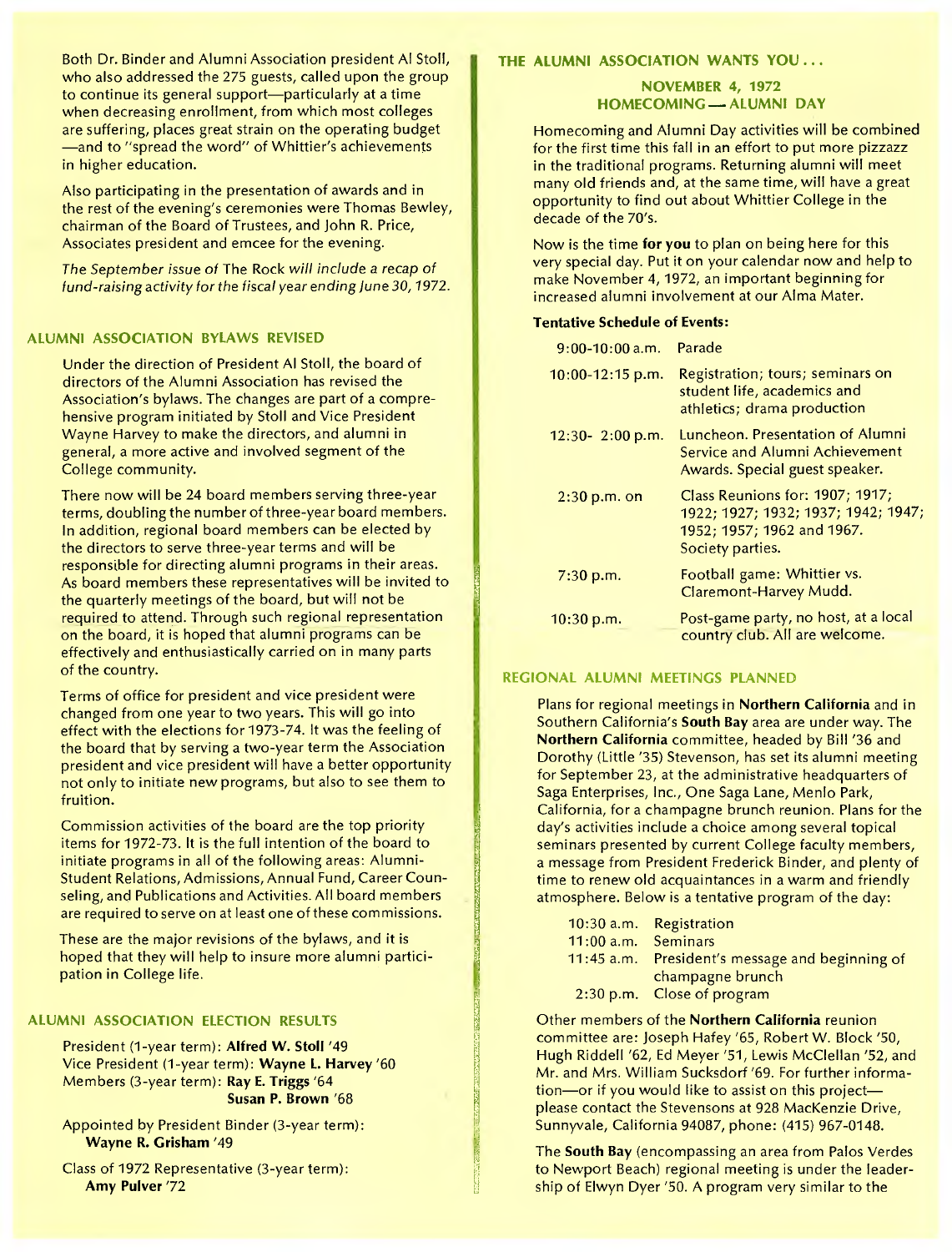champagne brunch scheduled for **Northern California** will be held on September 30. For further information on the **South Bay** reunion, please contact Elwyn Dyer, 2841 Coleridge Drive, Los Alamitos, California 90720, phone: (213) 431-3360.

Both of these programs will offer alumni an opportunity to be involved through the seminars with a continuing education program, and to meet and talk with Dr. Binder, faculty members, and Alumni Association president Al Stoll. In addition there will be plenty of time for the renewing of old friendships.

# OLD ACQUAINTANCES

- The Class of 1907 will celebrate its 65th reunion on November 4, 1972.
- '17 The Class of 1917 will celebrate its 55th reunion on November 4, 1972.
- '22 The Class of 1922 will celebrate its 50th reunion on November 4, 1972.
- '25 Ethel E. Hatch has returned from a 5-weeks' tour of the Orient. She writes that it was a wonderful trip and it was most interesting to see the people and countries in that part of the world.
- '27 The Class of 1927 will celebrate its 45th reunion on November 4, 1972.
- '31 Marcella C. Kreizinger has sold her home and moved into a mobile home in Lakeside, Calif. Last November she visited New Zealand, Australia, and the South Sea Islands. She is interested in activities of the San Diego Opera Guild.
- '32 The Class of 1932 will celebrate its 40th reunion on November 4, 1972. . . . Mark R. Jacobs has retired to Spokane, Washington, after 38 years of teaching chemistry, physics, and physical science in California schools. . **. . Dr. Edward R.** Miller is director of the Division of Continuing Education, University of Hartford, Connecticut. He writes that it is most interesting and challenging, especially in the light of all the new "open university" concepts.
- '33 Max **Goldman** now owns the York Mountain Winery in San Luis Obispo County, nine miles west of Templeton, Calif.
- '37 The Class of 1937 will celebrate its 35th reunion on November 4, 1972.
- '38 Verda M. Hawkins writes that her company, Shell Development, is moving to Houston, Texas, and that she will continue to be a supervisor of the information services department in Houston.
- '40 Isabel (McCormac) **Angelsen** and her husband, Henry, have moved into a mobile home in Costa Mesa, Calif. They enjoy being able to plan an extensive trip to Oregon, Washington, and British Columbia without worrying about their yard and pool!
- '42 The Class of 1942 will celebrate its 30th reunion on November 4, 1972.
- '47 The Class of 1947 will celebrate its 25th reunion on November 4, 1972.
- '48 Earl **W. Denton** is superintendent of the Hacienda-La Puente Unified School District. He was formerly superintendent of a unified school district at Pismo Beach, Calif.
- '51 Gloria (DeGarmo) Mooschekian has been installed as second vice president of the Whittier Committee of the Los Angeles Spastic Children's League.
- '52 The Class of 1952 will celebrate its 20th reunion on November 4, 1972. . **. . Elizabeth** Butler is writing and doing all kinds of art work now. She is a member of the Science Club, California Academy of Sciences, and is active in the Unitarian Church at

Geary and Franklin Streets, San Francisco.... Virginia (Taylor) White is teaching tiny tot swimming at the North Orange County YMCA and is a part-time classroom aide at a local elementary school. She has been a Camp Fire Girl leader for over 10 years. She and her husband, Lloyd, who has been an engineer at Autonetics for 20 years, have three children—Sandra, a freshman this fall at Stanford; Paul, 15; and Russell, 12.

- '53 A. Joy **Huss** has been appointed assistant professor in occupational therapy at the University of Minnesota.
- '56 **Ed Radlauer** and his wife, Ruth, have authored or co-authored over 60 books for young readers. He has devised reading materials that particularly appeal to young people, which give them both a reason and a desire to read.
- '57 The Class of 1957 will celebrate its 15th reunion on November 4, 1972.
- '60 Dick and Jean (Harter) Cavenah and their children, Scott, 5, and Kristin, 3, have moved to Mountain View, Calif. Dick has recently been made district sales manager with Beckman Instruments and his territory includes northwestern United States, Western Canada, Alaska and Hawaii. .. . **Lt.** Comdr. William E. Kelley has completed a two-year tour as counselor to midshipmen at the U. S. Naval Academy, Annapolis, Maryland. He will report for a ten-month course of instruction in 'Naval Command and Staff" at the Naval War College, Newport, Rhode Island. While at Annapolis, he received his M.S. in industrial personnel management from George Washington University. He and his family hope to have a Pacific home port in 1973. . . . Mary (Millner) Liddle has completed three years of volunteer work at St. Ann's Church, Kaneohe, Hawaii, as office worker and teacher and coordinator of second grade classes.
- '62 The Class of 1962 will celebrate its 10th reunion on November 4, 1972.... John V. Carter, Ph.D., is assistant professor of chemistry at Adams State College in Colorado. . . . Mark Petrovich, formerly district sales manager for IDS Leasing Corp., Los Angeles, has been promoted to branch manager of the northwest region. He now resides in Redmond, Washington, with his wife Merry, and children, Kimberly, 8, and Mark Jr., 5.
- '64 Ralph Y. Komai, Ph.D., has been in Japan since March, 1971, as an English language chemistry editor for Kodausha Scientific, Ltd. (Tokyo).
- <sup>1</sup>65 **Robert W. Oliver,** D.D.S., is in the private practice of children's dentistry in Alameda, Calif.
- '66 Charles and Patricia (Phillips) Bell are with the Montebello schools—Charlie as a counselor at Eastmont Intermediate School, and Patty as a substitute in the district. . . . Mary Evelyn Doggett coached the gold-medal-winning State of Alaska girls volleyball team at the 1972 Arctic Winter Games held in March at Whitehorse, Yukon Territory, Canada. . . . Gloria (Lindsey) Hamilton tutors physically handicapped teenagers to their high school degrees and soon will open a German language and cultural school for young children and adults in Lewis County, Washington. She and her husband, Hal, have a son, Shawn, 5, and a daughter, Holly, 3. Hal is an Angus breeder and Gloria writes that their Angus business has taken them to three continents.

**CONSTANTING CONSTANT** 

- <sup>1</sup>67 The Class of 1967 will celebrate its 5th reunion on November 4, 1972. . . . Mary **(McCown)** and Robert **O'Brien** (son of Whittier's Dr. Robert W. O'Brien) are in Yugoslavia, where Bob is doing research on his thesis project and Mary is a student at the university in Belgrade. . . . Robert Parke has been accepted at a number of medical schools and has decided to study at the University of Vermont, starting in September. . **. . Ella (Uemura)**  White is working part-time as the assistant administrator for the Christian Neighborhood Summer Program of Hudson County, New Jersey. She also serves as treasurer for both the La Leche League of Jersey City and the Kiddee Korner Day Care Center at the Greenville Reformed Church where her husband, Jack, is the pastor.
- '68 U. S. Air Force Captain Leonard G. Hardtke has received his second award of the Air Medal at Griffiss AFB, N.Y., for outstanding airmanship and courage on missions completed under hazardous conditions.